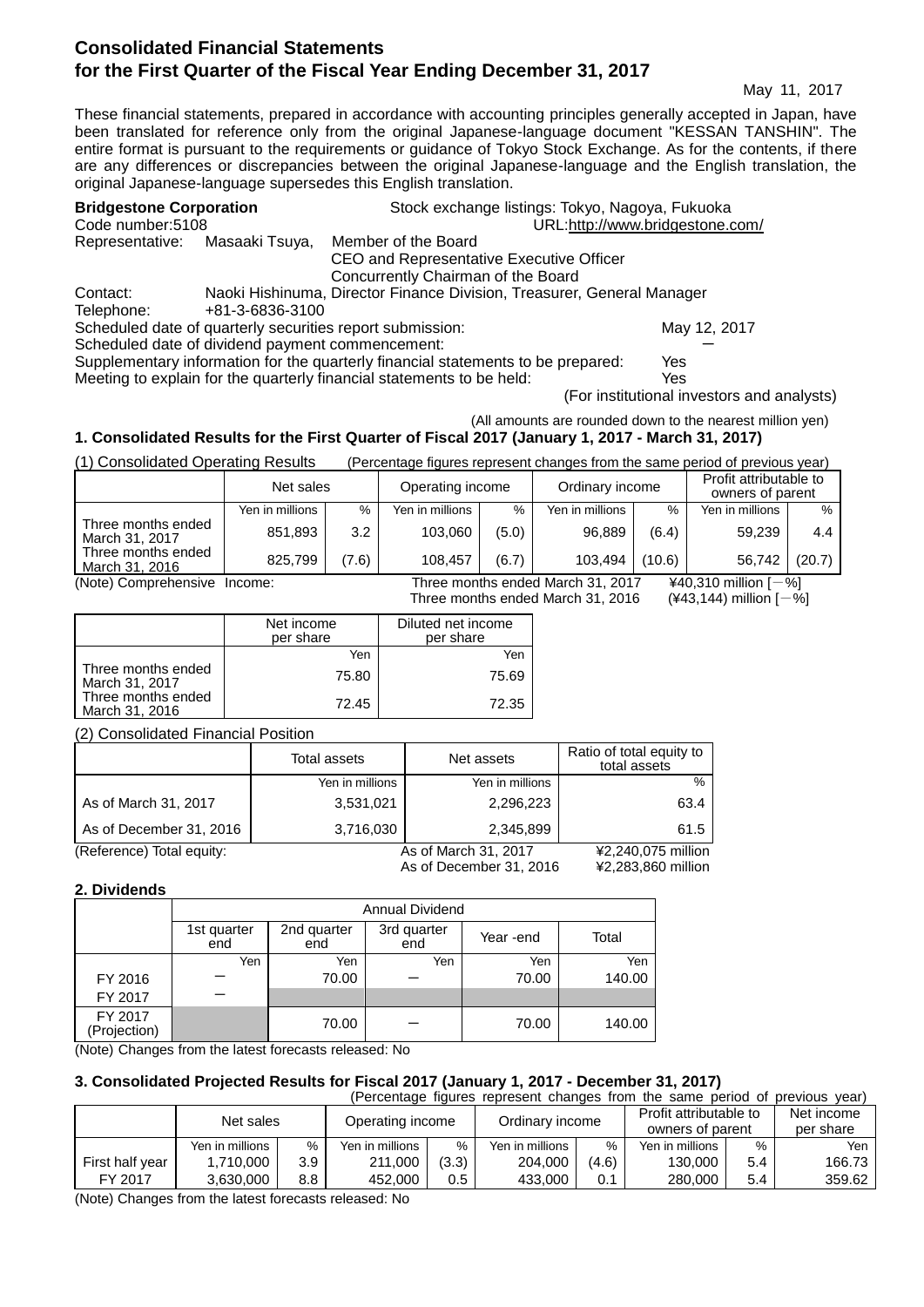#### \* **Notes**

- (1) Changes in principal subsidiaries during the three months ended March 31, 2017 : No (Changes in specified subsidiaries involving change in consolidation scope)
- (2) Application of special accounting treatments for consolidated quarterly financial statements: Yes
- (3) Changes in accounting policy, changes in accounting estimates, and restatements
	- 1) Changes due to revisions of accounting standards, etc. : No
	- 2) Changes in accounting policy other than 1)  $\qquad \qquad$ : Yes<br>3) Changes in accounting estimates  $\qquad \qquad$ : No 3) Changes in accounting estimates  $\begin{array}{ccc} 3 & 3 & 1 \\ 4 & 1 & 1 \end{array}$  Restatements : No
	- $4)$  Restatements
- (4) Outstanding number of shares (common stock)

|  | 1) Outstanding number of shares at period end (including treasury stock): |                    |
|--|---------------------------------------------------------------------------|--------------------|
|  | March 31, 2017                                                            | 813,102,321 shares |
|  | December 31, 2016                                                         | 813,102,321 shares |
|  | 2) Number of shares of treasury stock at period end                       |                    |
|  | March 31, 2017                                                            | 35,796,131 shares  |
|  | December 31, 2016                                                         | 29,844,837 shares  |
|  | 3) Average outstanding number of shares (during the first quarter)        |                    |
|  | First Quarter ended March 31, 2017                                        | 781,536,518 shares |
|  | First Quarter ended March 31, 2016                                        | 783,230,882 shares |

\* Implementation status about the quarterly review

These financial statements are exempt from quarterly review.

\* Statement regarding appropriate use of forward-looking statements and other notes

The preceding descriptions of projections and plans are "forward-looking statements," which involve known and unknown risks and uncertainties. These variables could cause the Bridgestone Group's actual performance and financial results to differ substantially from management's projections and plans, and the statements are not guarantees of future business performance.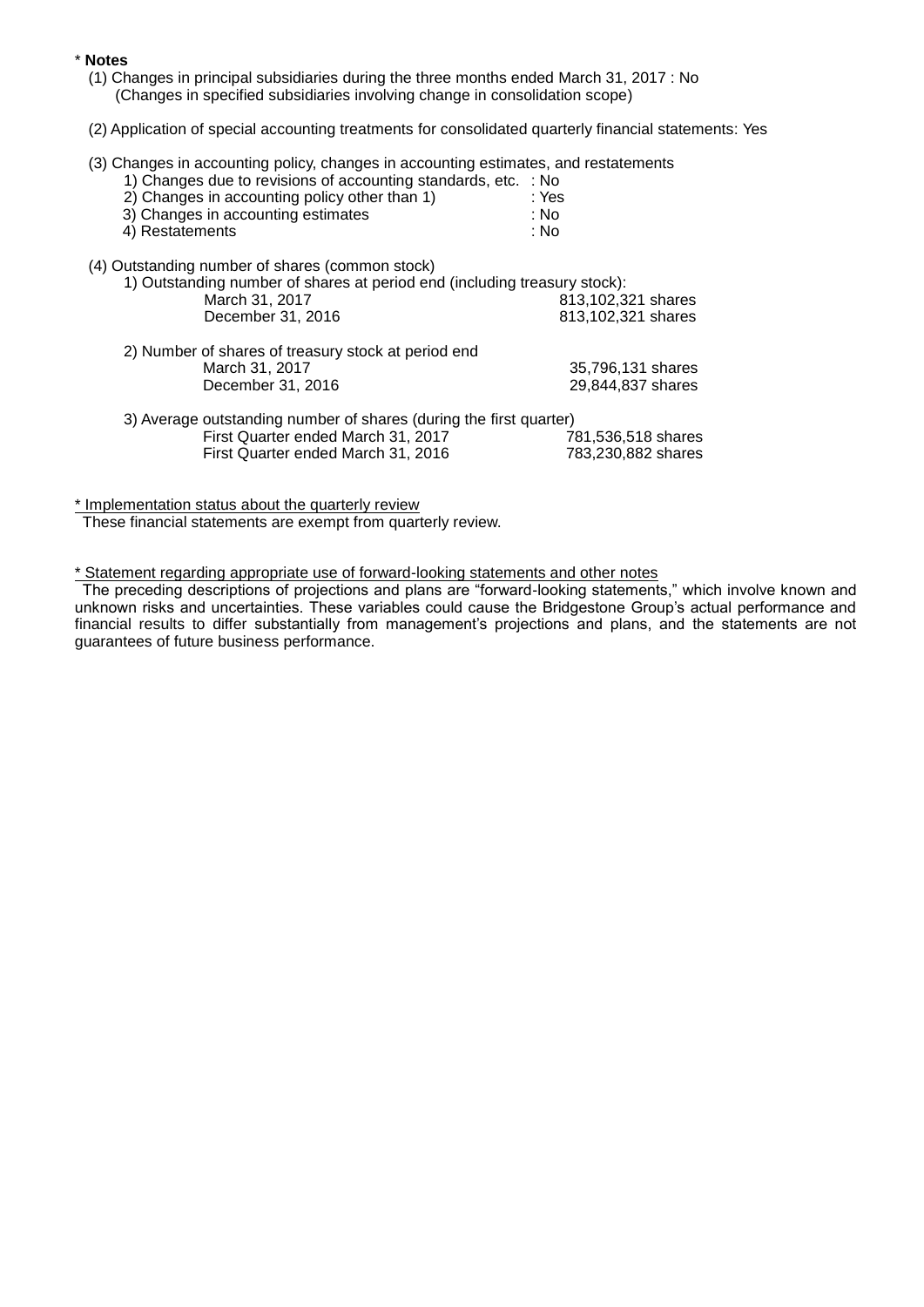# **[Index]**

| 1. Qualitative Information for the First Quarter of Fiscal 2017                                  | P2    |
|--------------------------------------------------------------------------------------------------|-------|
| (1) Explanation of Consolidated Operating Results                                                | P2    |
| (2) Explanation of Consolidated Financial Position                                               | $$ P4 |
| (3) Explanation of Projections of Consolidated Results                                           | P4    |
| 2. Other Information (Notes)                                                                     | $$ P5 |
| (1) Application of special accounting treatments for consolidated quarterly financial statements | P5    |
| (2) Changes in accounting policy, changes in accounting estimates, and restatements              | $$ P5 |
| 3. Consolidated Quarterly Financial Statements                                                   | P6    |
| (1) Consolidated Balance Sheet                                                                   | $$ P6 |
| (2) Consolidated Statement of Income and Consolidated Statement of Comprehensive Income          | $$ P8 |
| <b>Consolidated Statement of Income</b>                                                          | P8    |
| Consolidated Statement of Comprehensive Income                                                   | $$ P9 |
| (3) Notes to the Consolidated Financial Statements                                               | P10   |
| (Notes regarding going concern assumption)                                                       | P10   |
| (Notes regarding significant changes in the amount of shareholders' equity)                      | P10   |
| (Segment Information)                                                                            | P10   |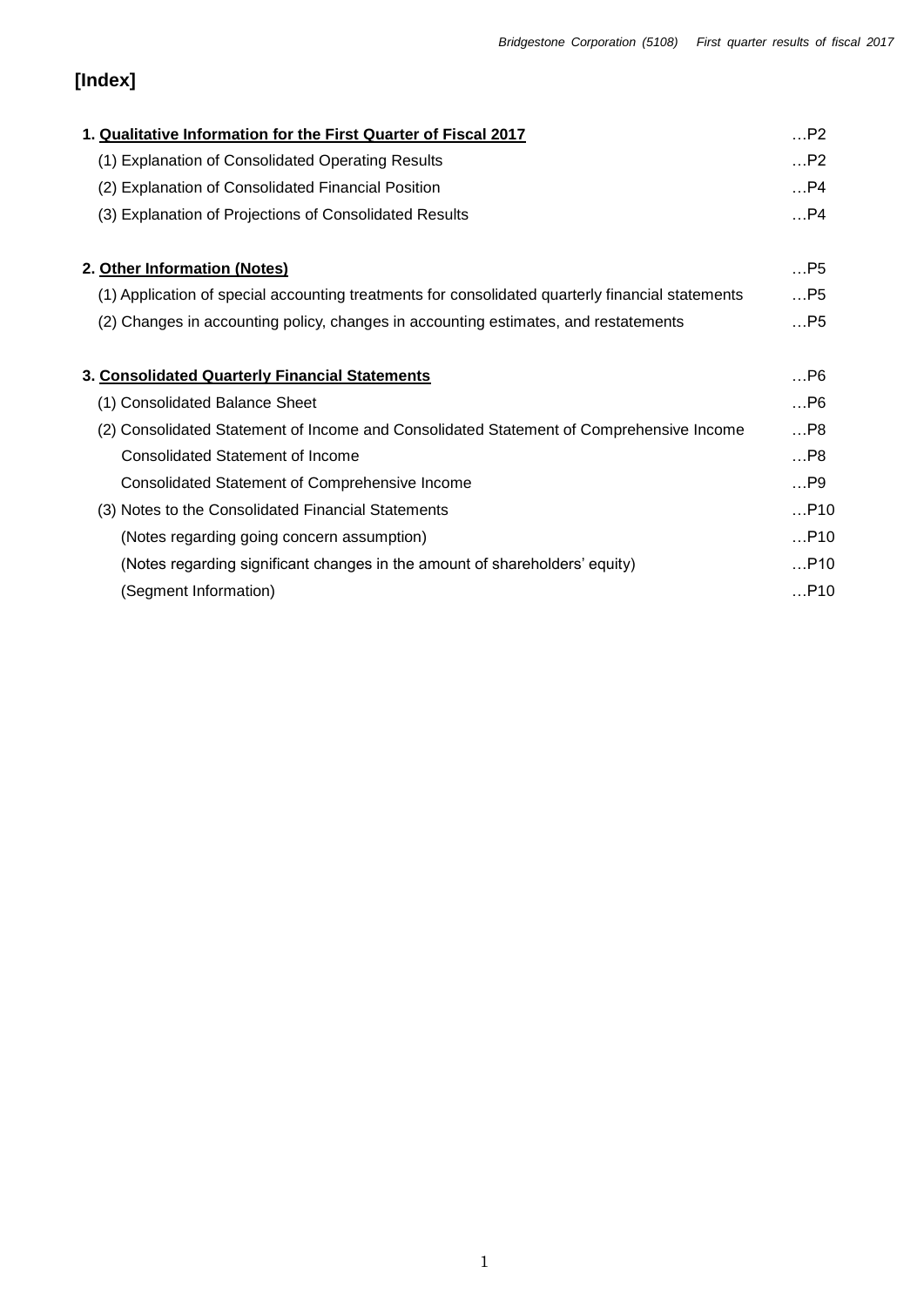## **1. Qualitative Information for the First Quarter of Fiscal 2017**

*The Bridgestone Corporation is referred to as the "Company", and the Company and its subsidiaries are referred to as the "Companies".*

## **(1) Explanation of Consolidated Operating Results**

#### 1) Sales and earnings

|                                         | FY 2017 1Q                             | FY 2016 1Q<br>Increase<br>(Three months ended<br>(Decrease)<br>March 31, 2016) |                 |               |
|-----------------------------------------|----------------------------------------|--------------------------------------------------------------------------------|-----------------|---------------|
|                                         | (Three months ended<br>March 31, 2017) |                                                                                |                 |               |
|                                         | Yen in billions                        | Yen in billions                                                                | Yen in billions | %             |
| Net sales                               | 851.8                                  | 825.7                                                                          | 26.0            | 3             |
| Operating income                        | 103.0                                  | 108.4                                                                          | (5.3)           | (5)           |
| Ordinary income                         | 96.8                                   | 103.4                                                                          | (6.6)           | (6)           |
| Profit attributable to owners of parent | 59.2                                   | 56.7                                                                           | 2.4             | $\frac{4}{ }$ |

In the first quarter of fiscal 2017 (January 1 to March 31, 2017), the operating environment surrounding the Companies was as follows: prices of raw materials had continued to rise rapidly and unclear situation continued due to uncertainty of the global economy while the Japanese domestic economy continued gradual recovery. The United States economy continued steady recovery. The European economy continued to show gradual recovery but remained unstable as a result of the United Kingdom leaving the European Union and related issues. In Asia, the Chinese economic growth had shown the signs of recovery. Overall, overseas economies were gradually recovering but still weak while the political and economic situation remained unstable. In addition, tire demand for mining vehicles increased along with rising commodity prices.

Under these operating conditions, the Companies continued their work to realize the ultimate goal of becoming "a truly global company" and achieving "Dan-Totsu in all aspects of its business." Stepping up efforts on a global scale, we focused on promoting brand strategies through sponsorship and support activities for the Olympic and Paralympic Games Tokyo 2020. The Companies also expanded sales of highly competitive products and services in global markets through promoting innovation, while building and enhancing a solutions business that extends beyond the mere sales of products. Moreover, the Companies continuously strives to implement various measures for management reform, aimed at reforming governance structure and effectively utilizing management resources by investing appropriate costs.

As a result, net sales in the first quarter of fiscal 2017 were ¥851.8 billion, an increase of 3% from the first quarter of fiscal 2016; operating income was ¥103.0 billion, a decrease of 5%, ordinary income was ¥96.8 billion, a decrease of 6%, due in part to increasing raw material costs; and profit attributable to owners of parent was ¥59.2 billion, an increase of 4%.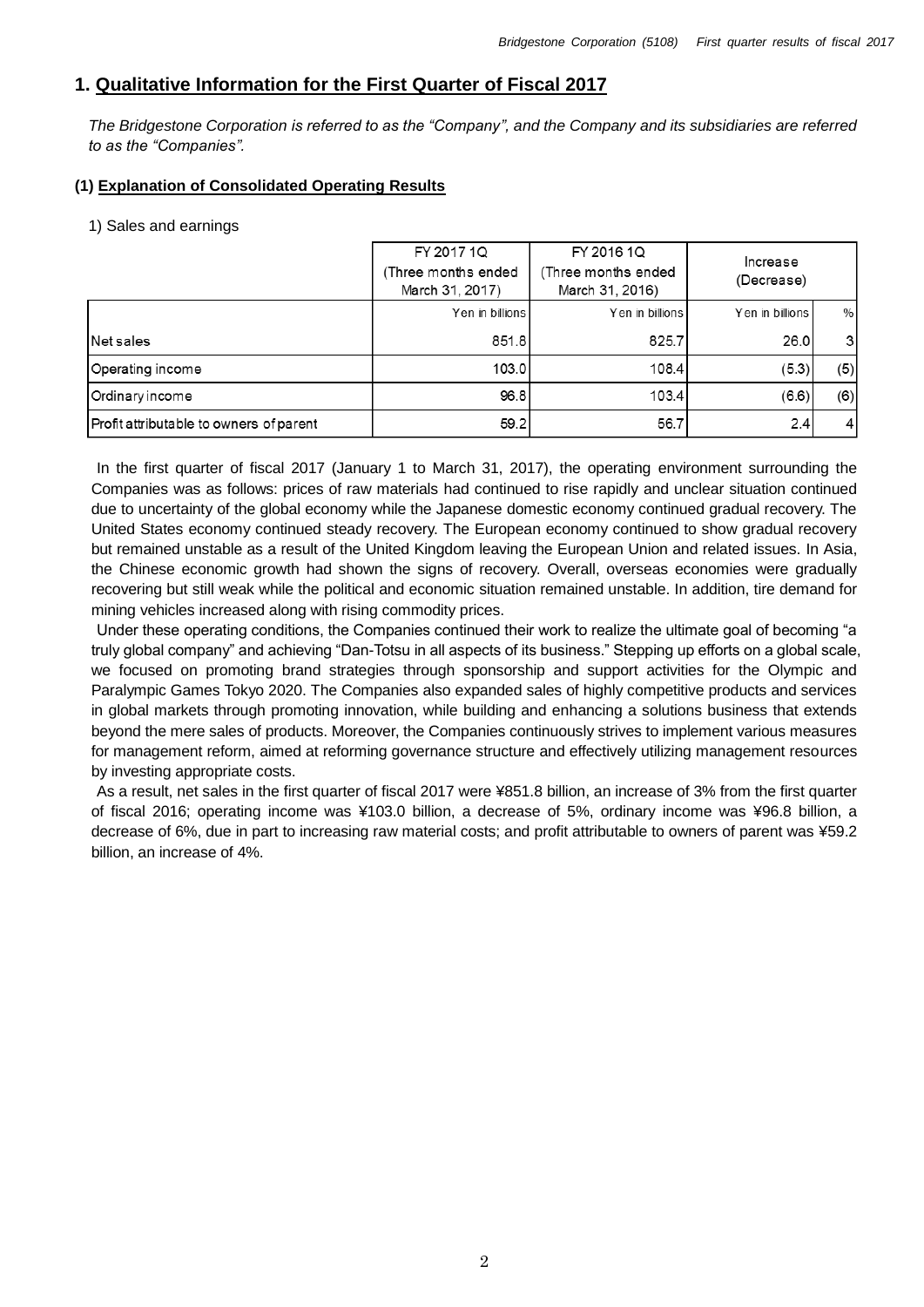#### FY 2017 1Q FY 2016 1Q Increase (Three months ended (Three months ended (Decrease) March 31, 2017) March 31, 2016) Yen in billions Yen in billions Yen in billions  $\frac{0}{6}$ 707.9  $\overline{4}$ **Tires Net Sales** 679.7 28.2 95.6 100.4  $(4.8)$  $(5)$ Operating income **Net Sales** 147.4 149.6  $(2.2)$  $(2)$ Diversified Products Operating income 7.6  $8.0$  $(0.3)$  $(5)$ Consolidated Net Sales 851.8 825.7 26.0 3 Results  $(5)$ Operating income 103.0 108.4  $(5.3)$

#### 2) Segment Information

In the tire segment, the Companies worked to maximize sales momentum by introducing appealing new products globally, reinforcing fundamental competencies, and responding promptly to demand fluctuation in each region.

In Japan, the unit sales of tires for passenger cars and light trucks increased steadily, and the unit sales of tires for trucks and buses increased firmly, compared to the first quarter of fiscal 2016. In the Americas, the unit sales of tires for passenger cars and light trucks in North America remained unchanged from the first quarter of fiscal 2016 and the unit sales of tires for trucks and buses increased strongly compared to the first quarter of fiscal 2016. In Europe, the unit sales of tires for passenger cars and light trucks increased strongly compared to the first quarter of fiscal 2016 and the unit sales of tires for trucks and buses exceeded sales of the first quarter of fiscal 2016. In China and Asia Pacific, the unit sales of tires for passenger cars and light trucks increased substantially compared to the first quarter of fiscal 2016 and the unit sales of tires for trucks and buses exceeded sales of the first quarter of fiscal 2016. In the specialty tire business, sales of large and ultra-large off-the-road radial tires for construction and mining vehicles increased substantially compared to the first quarter of fiscal 2016.

As a result, net sales in the tires segment during the first quarter of fiscal 2017 were ¥707.9 billion, an increase of 4% from the first quarter of fiscal 2016; operating income was ¥95.6 billion, a decrease of 5%, due to increasing raw material costs.

In the diversified products segment, net sales were ¥147.4 billion, a decrease of 2% from the first quarter of fiscal 2016; and operating income was ¥7.6 billion, a decrease of 5% due to a decrease in the profit of domestic business.

*(Note) The amounts for segment results include inter-segment transactions that are eliminated in calculating the consolidated results.*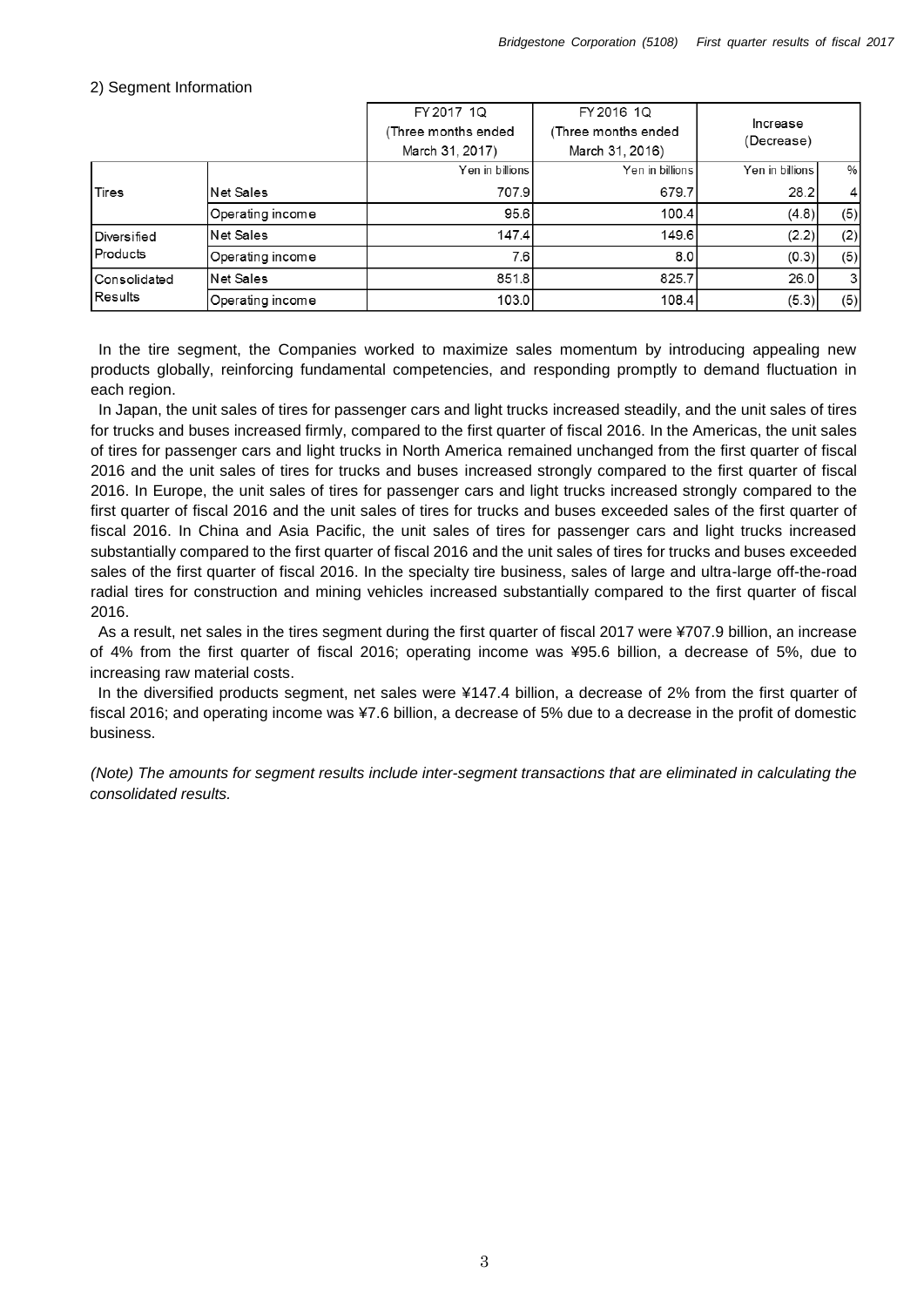#### **(2) Explanation of Consolidated Financial Position**

Assets, liabilities, and net assets positions at the end of the first quarter of fiscal 2017 were as follows.

#### (Assets)

 In assets, cash and deposits, and tangible fixed assets decreased ¥133.6 billion and ¥46.1 billion respectively. As a result, assets decreased ¥185.0 billion compared with the end of the previous fiscal year, to ¥3,531.0 billion.

#### (Liabilities)

In liabilities, short-term borrowings and accounts payable-other decreased ¥57.1 billion and ¥47.5 billion respectively. As a result, liabilities decreased ¥135.3 billion compared with the end of the previous fiscal year, to ¥1,234.7 billion.

#### (Net assets)

In net assets, while profit attributable to owners of parent was ¥59.2 billion, cash dividends paid were ¥54.8 billion, a decline due to the acquisition of treasury stock was ¥27.1 billion and foreign currency translation adjustments decreased ¥35.7 billion. As a result, net assets decreased ¥49.6 billion compared with the end of the previous fiscal year, to ¥2,296.2 billion.

Due to a decrease of assets by ¥185.0 billion, the ratio of total equity to total assets increased 1.9 points compared with the end of the previous fiscal year, to 63.4%.

#### **(3) Explanation of Projections of Consolidated Results**

There are no changes in consolidated projections announced on February 17, 2017.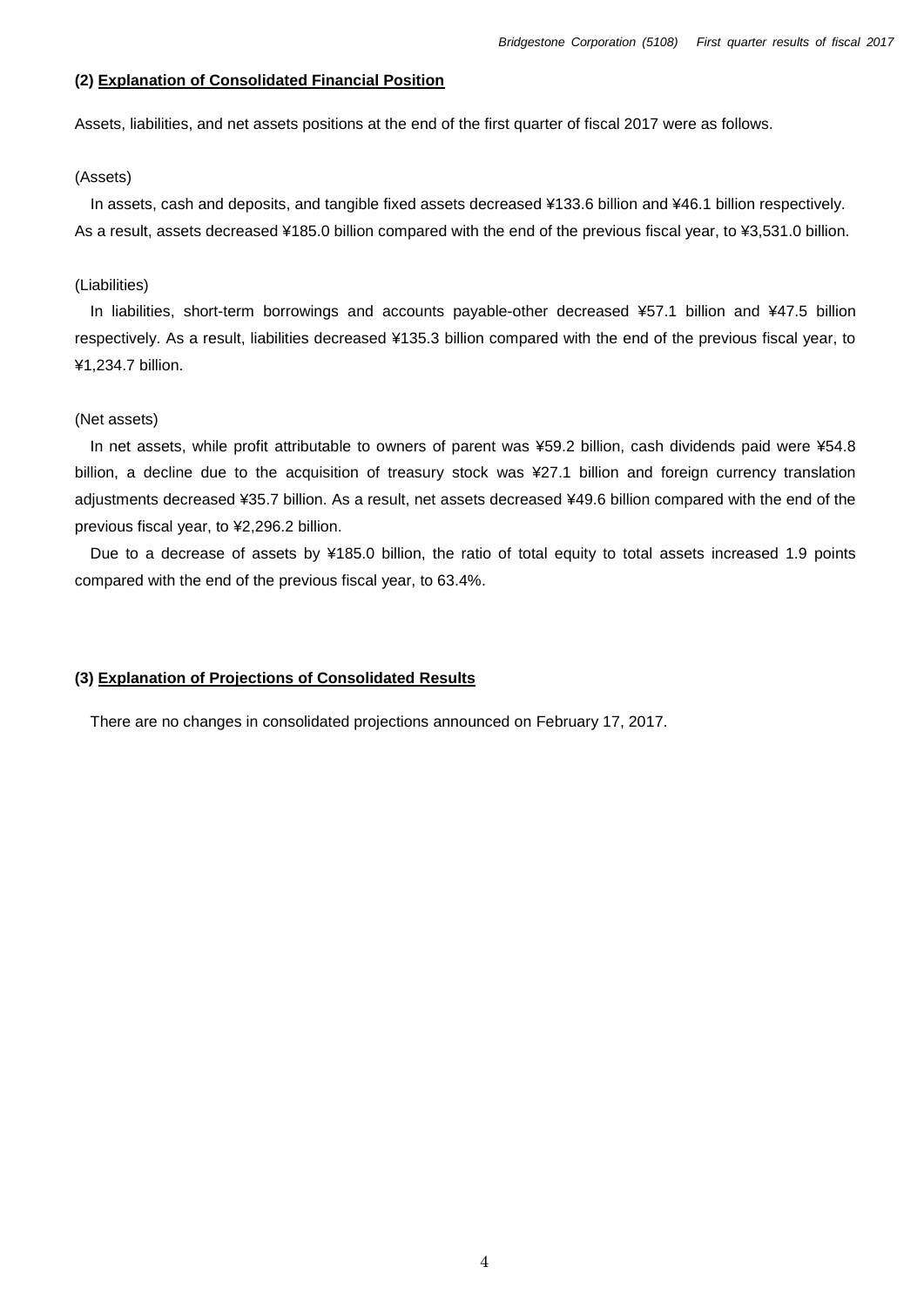## **2. Other Information (Notes)**

### **(1) Application of special accounting treatments for consolidated quarterly financial statements**

(Calculation for income tax expense)

Income tax expense was calculated based upon an estimated effective tax rate for fiscal 2017.

#### **(2) Changes in accounting policy, changes in accounting estimates, and restatements**

Changes in accounting policy

(Application of International Financial Reporting Standards (IFRS) to Foreign Subsidiaries)

BRIDGESTONE EUROPE NV/SA (BSEU) has applied IFRS from the first quarter of fiscal 2017, formerly "Generally Accepted Accounting Principles (US GAAP)". In determining initial application of IFRS in BSEU, the Company comprehensively evaluates factors including accounting trends and the plan for voluntary application of IFRS as the Companies.

As BSEU applied the revision in this policy retrospectively and the cumulative effect of the revision was reflected on the net assets at the beginning of fiscal 2016, the consolidated financial statements for the previous fiscal year changed. The main changes were as follows: retained earnings at the beginning of previous fiscal year decreased ¥7,280 million and foreign currency translation adjustments increased ¥7,667 million.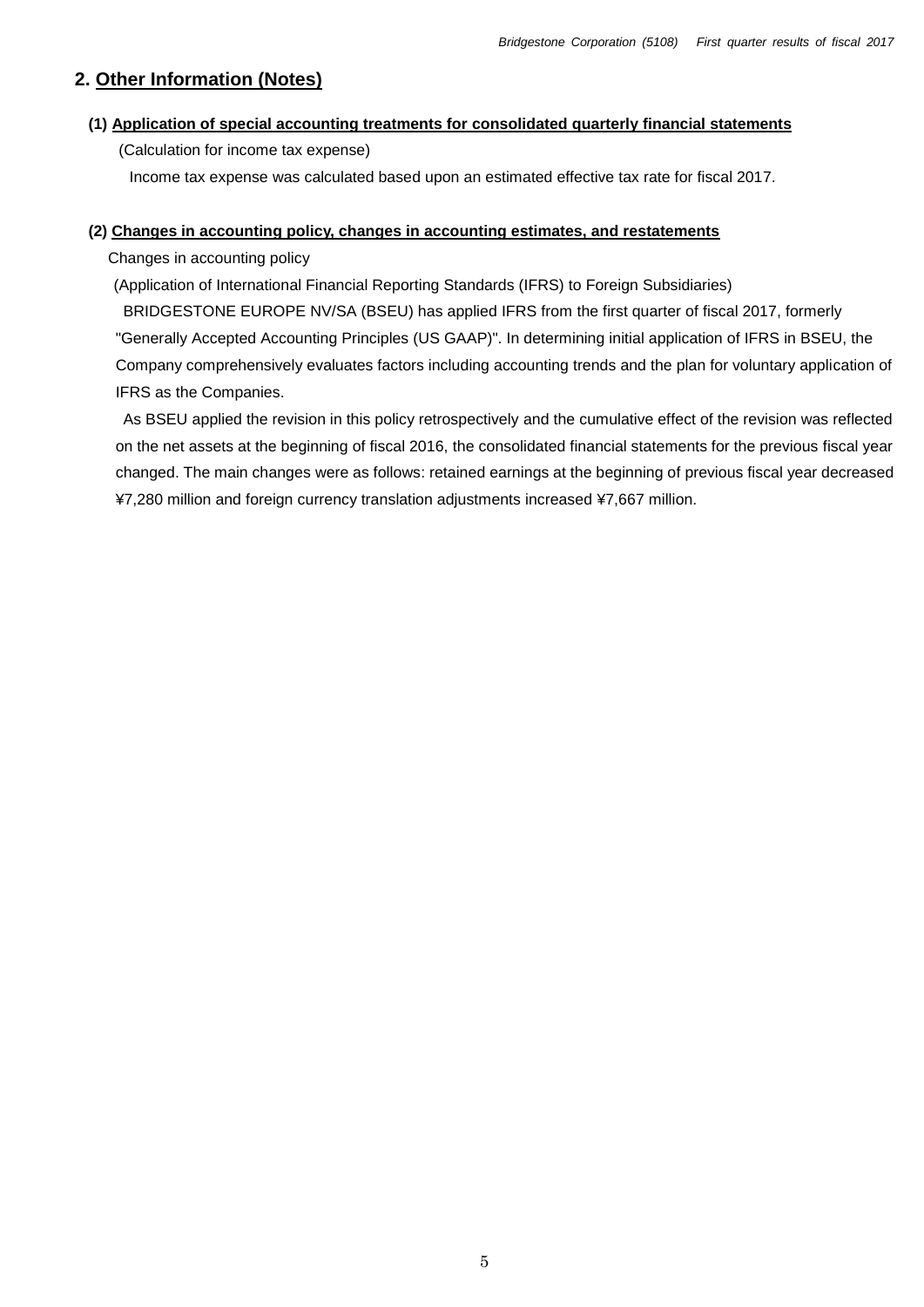## **3. Consolidated Quarterly Financial Statements**

## **(1) Consolidated Balance Sheet**

|                                        |                                      | (Yen in millions)                   |
|----------------------------------------|--------------------------------------|-------------------------------------|
|                                        | FY 2016<br>(As of December 31, 2016) | FY 2017 1Q<br>(As of March 31,2017) |
| <b>Assets</b>                          |                                      |                                     |
| <b>Current Assets</b>                  |                                      |                                     |
| Cash and deposits                      | 483,006                              | 349,376                             |
| Notes and accounts receivable          | 455,218                              | 439,544                             |
| Short-term investments                 | 167,697                              | 149,759                             |
| Merchandise and finished products      | 377,412                              | 386,926                             |
| Work in process                        | 35,469                               | 38,705                              |
| Raw materials and supplies             | 144,527                              | 160,405                             |
| Other                                  | 174,997                              | 171,533                             |
| Allowance for doubtful accounts        | (16, 179)                            | (15,662)                            |
| <b>Total Current Assets</b>            | 1,822,150                            | 1,680,588                           |
| <b>Fixed Assets</b>                    |                                      |                                     |
| Tangible fixed assets                  |                                      |                                     |
| Buildings and structures, net          | 526,688                              | 514,812                             |
| Machinery, equipment and vehicles, net | 505,685                              | 488,670                             |
| Other, net                             | 416,752                              | 399,455                             |
| <b>Total Tangible Fixed Assets</b>     | 1,449,126                            | 1,402,938                           |
| Intangible fixed assets                | 74,144                               | 73,956                              |
| Investments and other assets           |                                      |                                     |
| Investments in securities              | 263,549                              | 269,744                             |
| Other                                  | 108,790                              | 105,391                             |
| Allowance for doubtful accounts        | (1,730)                              | (1,598)                             |
| Total Investments and Other Assets     | 370,609                              | 373,537                             |
| <b>Total Fixed Assets</b>              | 1,893,880                            | 1,850,433                           |
| <b>Total Assets</b>                    | 3,716,030                            | 3,531,021                           |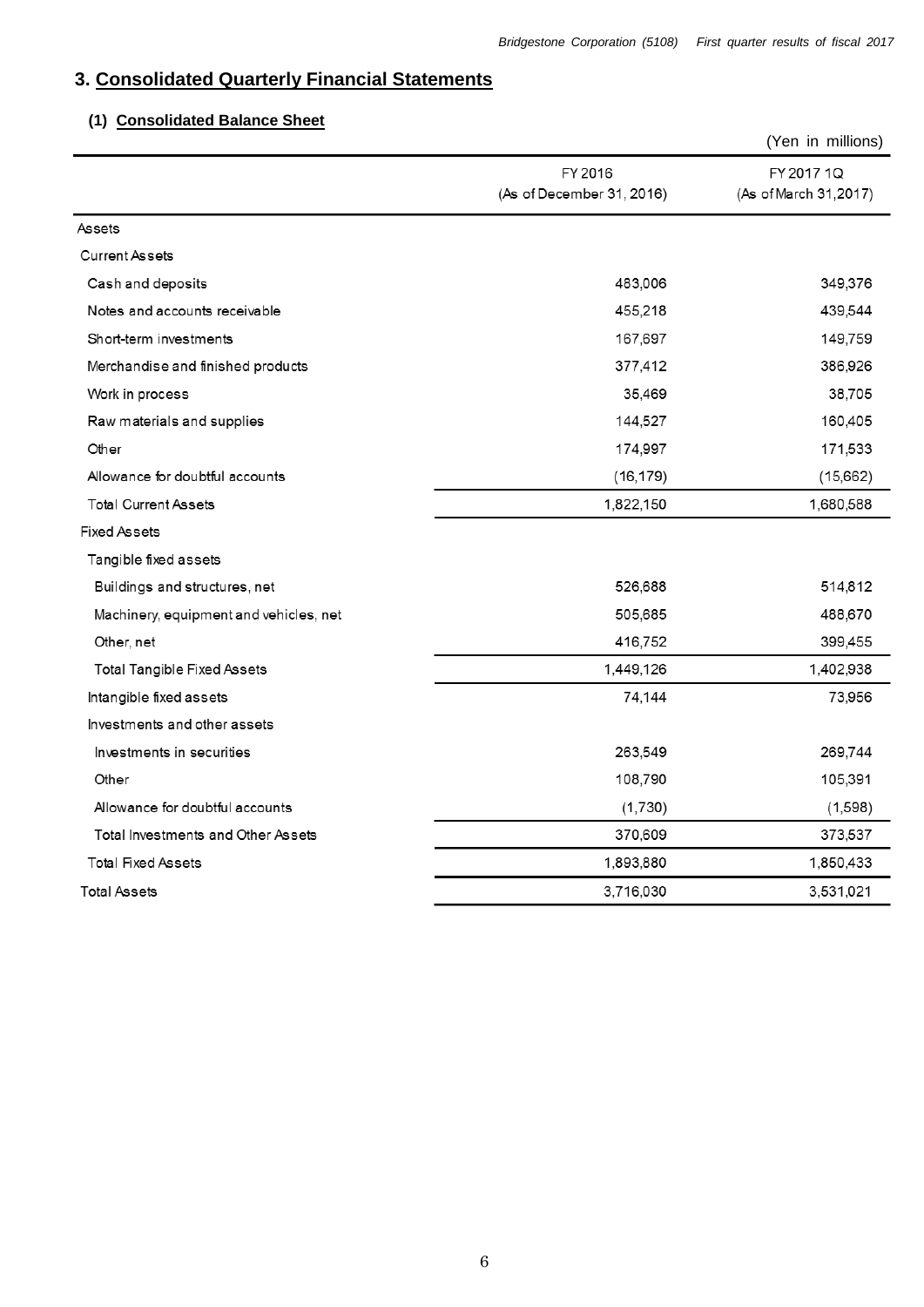|  | (Yen in millions) |
|--|-------------------|
|  |                   |

|                                                               | FY 2016                  | FY 2017 1Q            |
|---------------------------------------------------------------|--------------------------|-----------------------|
|                                                               | (As of December 31,2016) | (As of March 31,2017) |
| Liabilities                                                   |                          |                       |
| <b>Current Liabilities</b>                                    |                          |                       |
| Notes and accounts payable                                    | 195,603                  | 209,039               |
| Short-term borrowings                                         | 174,678                  | 117,578               |
| Commercial paper                                              |                          | 1,795                 |
| Lease obligations                                             | 1,017                    | 991                   |
| Income taxes payable                                          | 22,722                   | 25,801                |
| Accounts payable-other                                        | 168,714                  | 121,184               |
| Other                                                         | 287,099                  | 265,408               |
| <b>Total Current Liabilities</b>                              | 849,834                  | 741,799               |
| Long-term Liabilities                                         |                          |                       |
| Bonds                                                         | 90,000                   | 90,000                |
| Long-term borrowings                                          | 70,458                   | 65,742                |
| Lease obligations                                             | 6,616                    | 6,374                 |
| Provision for reorganization of R&D<br>and manufacturing base | 13,951                   | 10,849                |
| Net defined benefit liability                                 | 215,072                  | 201,240               |
| Other                                                         | 124,198                  | 118,791               |
| Total Long-term Liabilities                                   | 520,296                  | 492,999               |
| <b>Total Liabilities</b>                                      | 1,370,130                | 1,234,798             |
|                                                               |                          |                       |
| Net Assets                                                    |                          |                       |
| Shareholders' Equity                                          |                          |                       |
| Common stock                                                  | 126,354                  | 126,354               |
| Capital surplus                                               | 123,005                  | 123,005               |
| Retained earnings                                             | 2,163,115                | 2,167,499             |
| Treasury stock-at cost                                        | (56, 151)                | (83,250)              |
| Total Shareholders' Equity                                    | 2,356,323                | 2,333,608             |
| Accumulated Other Comprehensive Income                        |                          |                       |
| Net unrealized gain(loss) on                                  | 174,197                  | 179,179               |
| available-for-sale securities                                 |                          |                       |
| Deferred gain(loss) on derivative instruments                 | (1,720)                  | 493                   |
| Foreign currency translation adjustments                      | (107, 242)               | (143, 015)            |
| Remeasurements of defined benefit plans                       | (137, 698)               | (130, 191)            |
| Total Accumulated Other Comprehensive                         | (72, 463)                | (93, 533)             |
| Income                                                        |                          |                       |
| <b>Stock Acquisition Rights</b>                               | 2,975                    | 2,968                 |
| Non-controlling Interests                                     | 59,063                   | 53,179                |
| <b>Total Net Assets</b>                                       | 2,345,899                | 2,296,223             |
| Total Liabilities and Net Assets                              | 3,716,030                | 3,531,021             |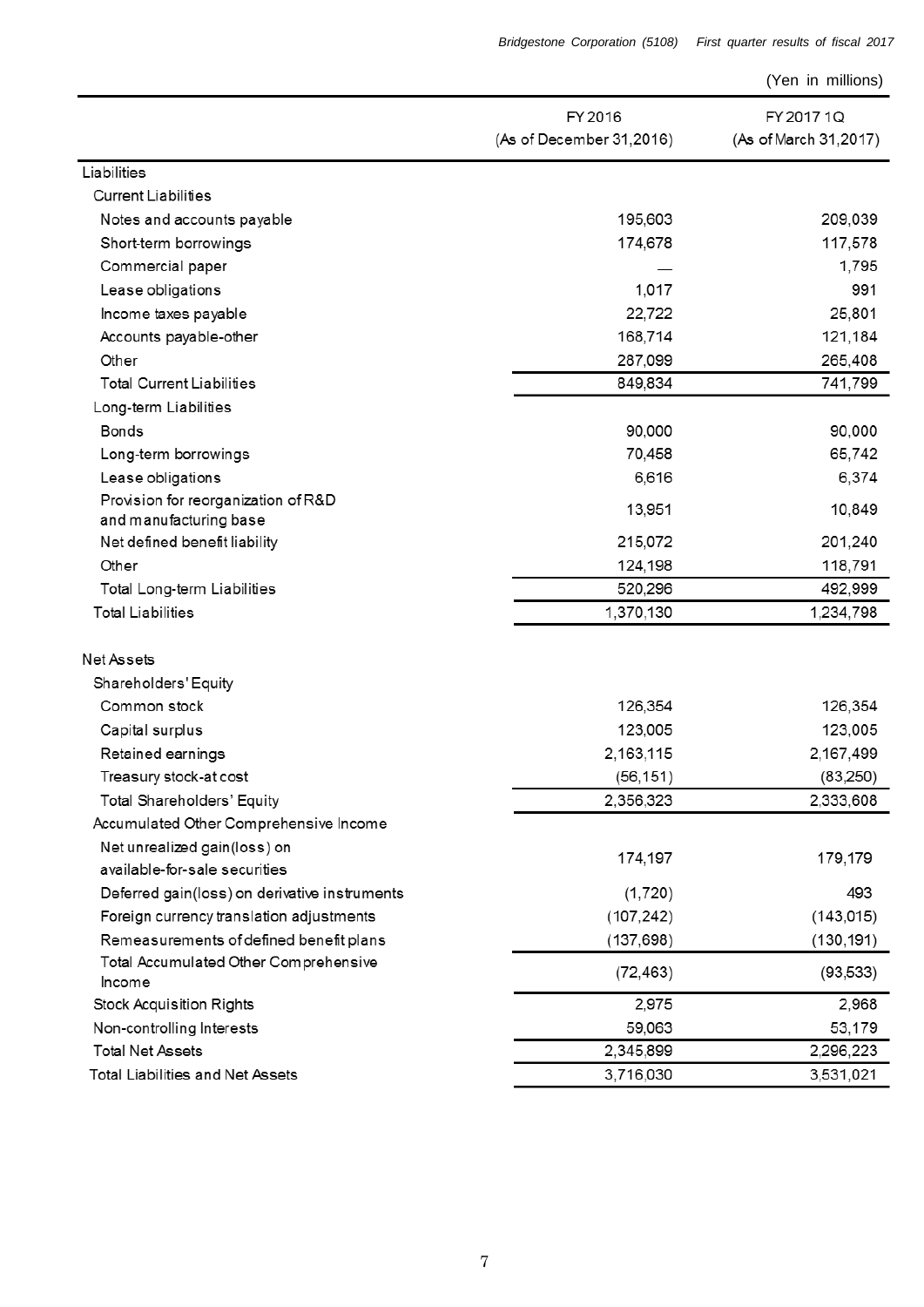### **(2) Consolidated Statement of Income and Consolidated Statement of Comprehensive Income**

 Consolidated Statement of Income First Quarter (Yen in millions)

|                                                                           | FY 2016 1Q<br>(Three months ended<br>March 31, 2016) | FY 2017 1Q<br>(Three months ended<br>March 31, 2017) |  |
|---------------------------------------------------------------------------|------------------------------------------------------|------------------------------------------------------|--|
| Net Sales                                                                 | 825,799                                              | 851,893                                              |  |
| Cost of Sales                                                             | 486,134                                              | 519,788                                              |  |
| Gross Profit                                                              | 339,665                                              | 332,104                                              |  |
| Selling, General and Administrative Expenses                              |                                                      |                                                      |  |
| Goods freightage expenses                                                 | 36,088                                               | 40,295                                               |  |
| Advertising and promotion expenses                                        | 29,091                                               | 27,566                                               |  |
| Salaries, allowances and bonuses                                          | 64,284                                               | 64,382                                               |  |
| Retirement benefit expenses                                               | 5,172                                                | 5,250                                                |  |
| Depreciation                                                              | 7,900                                                | 8,204                                                |  |
| Research and development expenses                                         | 24,227                                               | 23,375                                               |  |
| Other                                                                     | 64,442                                               | 59,970                                               |  |
| Total Selling, General and<br><b>Administrative Expenses</b>              | 231,207                                              | 229,044                                              |  |
| Operating Income                                                          | 108,457                                              | 103,060                                              |  |
| Non-operating Income                                                      |                                                      |                                                      |  |
| Interest income                                                           | 1,390                                                | 1.249                                                |  |
| Dividend income                                                           | 482                                                  | 501                                                  |  |
| Reversal of provision for reorganization<br>of R&D and manufacturing base |                                                      | 1,562                                                |  |
| Other                                                                     | 4,306                                                | 3,807                                                |  |
| Total Non-operating Income                                                | 6,179                                                | 7,120                                                |  |
| Non-operating Expenses                                                    |                                                      |                                                      |  |
| Interest expense                                                          | 2,727                                                | 2,018                                                |  |
| Foreign currency exchange loss                                            | 4,015                                                | 4,069                                                |  |
| Other                                                                     | 4,400                                                | 7,203                                                |  |
| <b>Total Non-operating Expenses</b>                                       | 11,143                                               | 13,291                                               |  |
| Ordinary Income                                                           | 103,494                                              | 96,889                                               |  |
| Extraordinary Loss                                                        |                                                      |                                                      |  |
| Loss related to civil litigation in the Americas                          |                                                      | 4,484                                                |  |
| Expenses related to relocation of head office<br>of Americas Operations   |                                                      | 2,096                                                |  |
| Loss related to reorganization of R&D<br>and manufacturing base           | 2,683                                                |                                                      |  |
| <b>Total Extraordinary Loss</b>                                           | 2,683                                                | 6,581                                                |  |
| Income before Income Taxes and<br>Non-controlling Interests               | 100,811                                              | 90,308                                               |  |
| Income Taxes                                                              | 41,502                                               | 28,841                                               |  |
| Income before Non-Controlling Interests                                   | 59,309                                               | 61,467                                               |  |
| Profit Attributable to Non-controlling Interests                          | 2,566                                                | 2,227                                                |  |
| Profit Attributable to Owners of Parent                                   | 56.742                                               | 59.239                                               |  |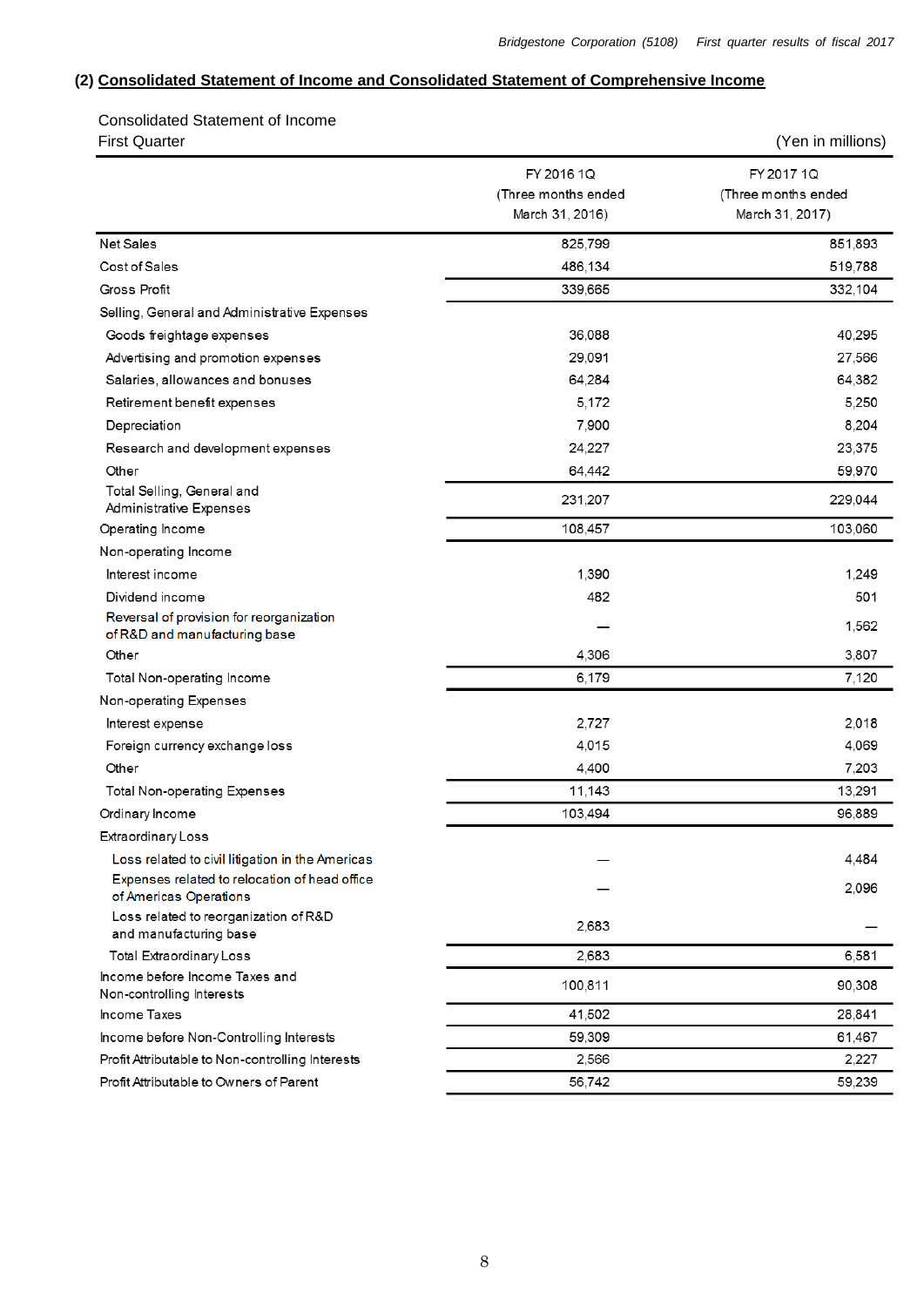## Consolidated Statement of Comprehensive Income First Quarter (Yen in millions)

|                                                            | FY 2016 1Q<br>(Three months ended<br>March 31, 2016) | FY 2017 1Q<br>(Three months ended<br>March 31, 2017) |
|------------------------------------------------------------|------------------------------------------------------|------------------------------------------------------|
| Income before Non-controlling Interests                    | 59,309                                               | 61,467                                               |
| Other Comprehensive Income (loss)                          |                                                      |                                                      |
| Unrealized gain (loss) on available-for-sale<br>securities | (31, 488)                                            | 4,981                                                |
| Deferred gain (loss) on derivative<br>instruments          | 208                                                  | 2,439                                                |
| Foreign currency translation adjustments                   | (82,007)                                             | (35,686)                                             |
| Remeasurements of defined benefit plans                    | 11,794                                               | 7,914                                                |
| Share of other comprehensive income in<br>affiliates       | (960)                                                | (806)                                                |
| Total Other Comprehensive Income                           | (102, 453)                                           | (21, 157)                                            |
| Comprehensive Income                                       | (43, 144)                                            | 40,310                                               |
| Comprehensive income attribute to:                         |                                                      |                                                      |
| Owners of parent                                           | (43,265)                                             | 38,169                                               |
| Non-controlling interests                                  | 121                                                  | 2,140                                                |